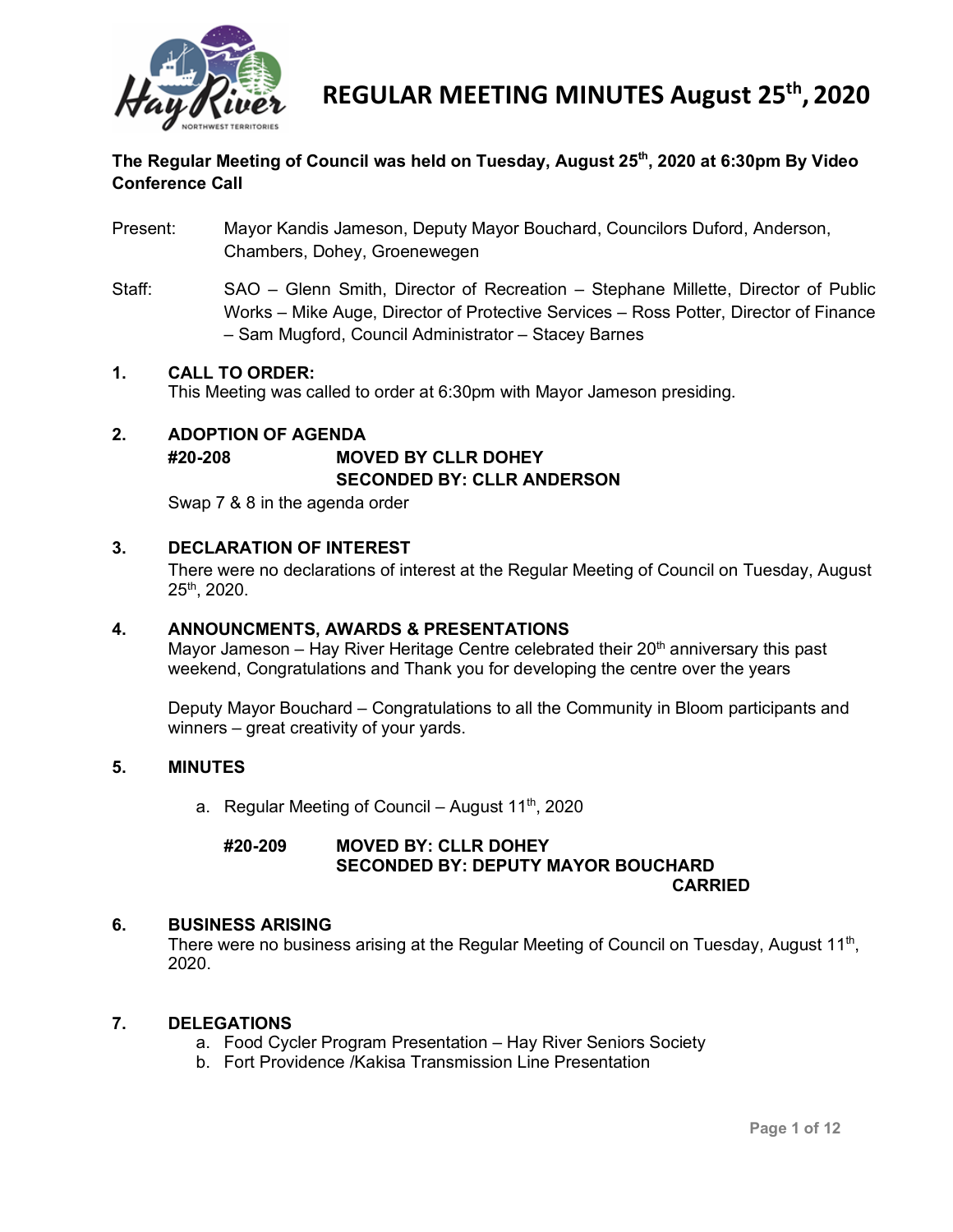

## **8. ADMINISTRATIVE ENQUIRIES**

Director of Finance – Sam Mugford

- Quarter 2 reports are on the agenda for today after coming back from the finance committee
- Payroll/Payables position has been filled, we will be advertising the reception position
- 2021 budget will be starting next month

Director of Protective Services – Ross Potter

• Bylaw Officer starting on Sept. 14

Director of Recreation – Stephane Millette

- Moving from summer to fall programming
- Summer Heat is completed, and Beach attendants are done on Monday
- Trail work continues
- Working with the COPH for user groups returning to play

DM Bouchard – will open like Yellowknife's facility?

SAO Smith – Yellowknife incorporated a bylaw to wear facemasks in public facilities and on transportation.

Director of Public Works – Mike Auge

- Caribou Crescent project is wrapping up
- Lift Station project is underway
- Fraser Place Geotech they had equipment issues, will continue once fixed
- Asphalt patching starting next week
- Line painting to finish next week
- Water Licensing public hearing presentations will be Sept 8-10
- Hired a new Heavy Equipment Operator that started on Monday

Deputy Mayor Bouchard – How did the water line intake inspection go?

Auge – They were 3 days in the water, difficult to find, they will be sending reports on the work that was completed including the reservoirs.

Cllr Groenewegen – Clarity on what did they find?

Auge – Could not locate the intake line at all, cost will come in lower.

Mayor Jameson – Why is the line painting so late this year?

Auge – Staffing and weather issues early on

Deputy Mayor Bouchard – if so late in the year, why not wait till next year

Auge – It is more visible in the spring, and right now have the staff and time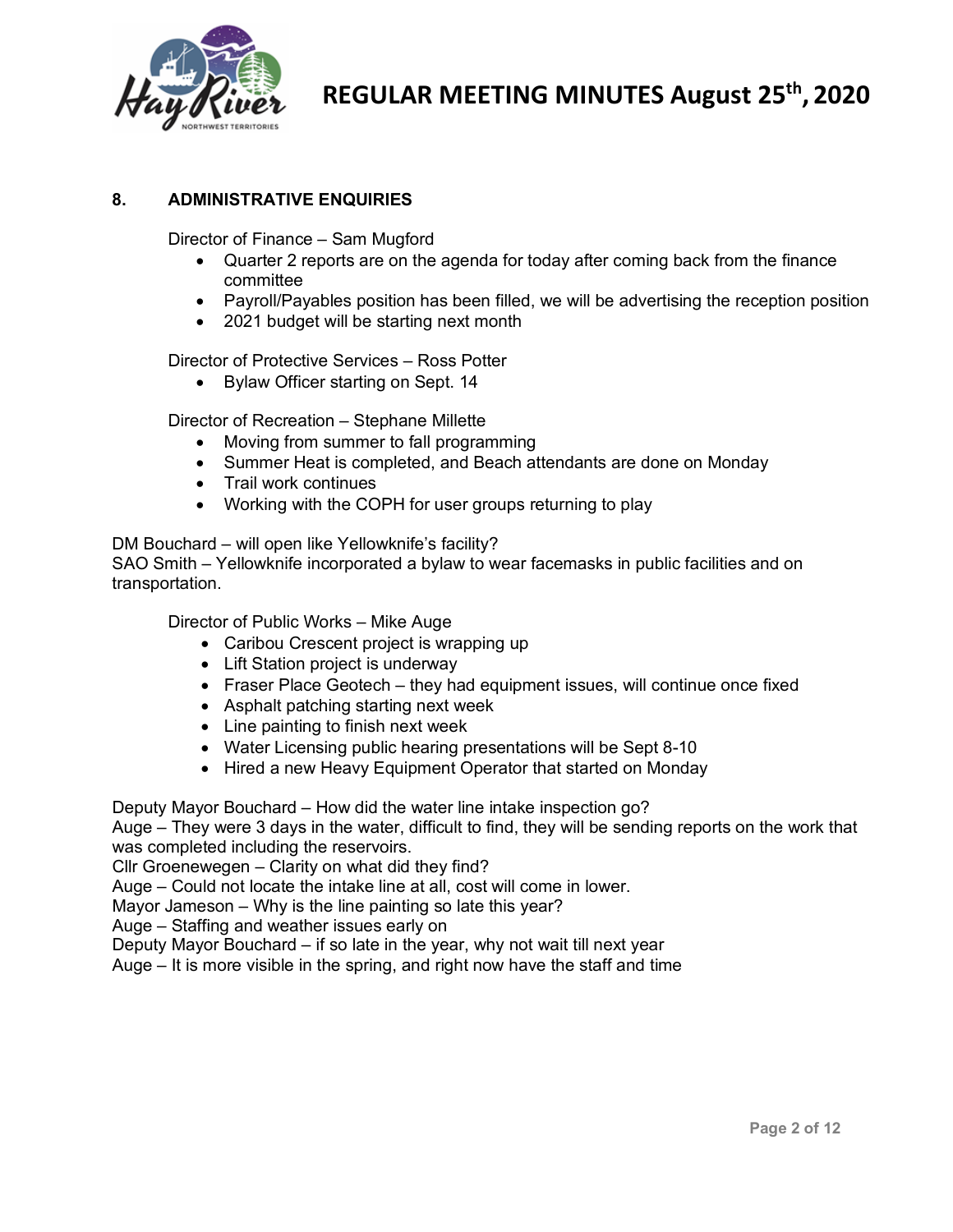

Senior Administrative Officer – Glenn Smith

- Strategic plan workshop this weekend
- Planning ICIP funding for this winter
- IT contract is completed and amended to move to the cloud
- In talks with FCM regarding a new town hall construction funding for design and study along with an asset management program funding
- Collective Bargaining starts on September 8

#### **9. NEW BUSINESS**

a. Public Works Monthly Report for July

#### **RECOMMENDATION:**

### **#20-210 MOVED BY: CLLR ANDERSON SECONDED BY: CLLR CHAMBERS**

#### **THAT THE COUNCIL OF THE TOWN OF HAY RIVER accepts the Public Works Monthly Report for July 2020.**

#### **BACKGROUND:**

#### **Public Works Daily Operations:**

Public Works staff continued with regular operations and maintenance work on the Town's water, sewer, roads & sidewalks, vehicles, and infrastructure. The following is a summary of the work completed this month:

| <b>Regular Operations and Maintenance Items</b> |                                                 |  |  |  |
|-------------------------------------------------|-------------------------------------------------|--|--|--|
| Item                                            | <b>Activity</b>                                 |  |  |  |
| Water & Sewer                                   | Water shut offs and turn ons as requested       |  |  |  |
|                                                 | Water and Sewer inspections of areas of concern |  |  |  |
|                                                 | Water and Sewer locates as required             |  |  |  |
|                                                 | Meter readings taken                            |  |  |  |
|                                                 | Flushing of lines                               |  |  |  |
|                                                 | Meter replacements                              |  |  |  |
|                                                 | Month end water report                          |  |  |  |
| Water & Sewer Facilities                        | <b>Water Treatment Plant inspection</b>         |  |  |  |
| Roads                                           | Grading of roads                                |  |  |  |
|                                                 | Clearing of ditches                             |  |  |  |
|                                                 | Street sweeping                                 |  |  |  |
|                                                 | Sign repairs as needed                          |  |  |  |
|                                                 | Line painting                                   |  |  |  |
|                                                 | Patching of minor holes in roads                |  |  |  |
| Other                                           | Regular fleet maintenance                       |  |  |  |
|                                                 | <b>Funerals</b>                                 |  |  |  |

**CARRIED**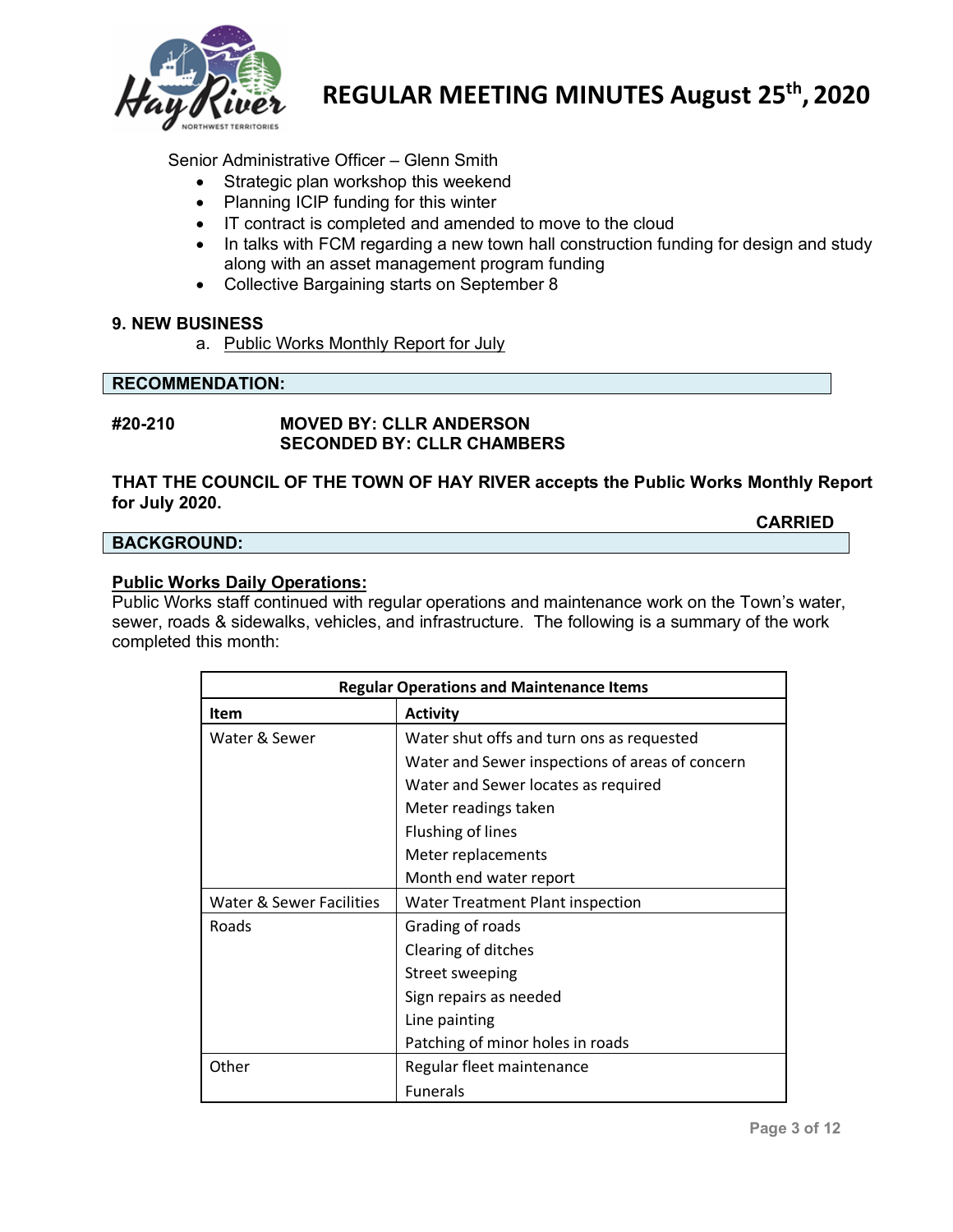

## **Landfill Operations:**

The Landfill continued regular operations and monitoring activities throughout the month.

The ICIP funding agreement for removal of tires has been finalized. Currently working to develop plan to have tires removed from site as soon as possible in 2020.

Soil on biotreatment pad was tested and half of the remaining material is good to be removed. Remainder expected to be removed by September.

### **Water Licence Activities:**

Regular monitoring programs continue as per the requirements of the Town's water licence.

The Town's water licence renewal application was submitted to the Mackenzie Valley Land and Water Board on September 16<sup>th</sup>. In June, the MVLWB applied for an additional 60-day extension to the Town's existing water licence in order to provide more time to complete the renewal process due to delays associated with COVID-19. The next major step in the process is the public hearing which is scheduled for September 8-10. The renewal process is now expected to continue until the end of 2020 with a new licence being issued in early 2021.

## **Capital Projects 2020:**

A list of 2020 Capital Projects along with an update of the status of these projects is included below. Any capital projects from 2019 that were not completed have been carried over and are included on this list.

| <b>2020 Capital Projects</b>                         |                                                                                                                                                                |  |  |  |
|------------------------------------------------------|----------------------------------------------------------------------------------------------------------------------------------------------------------------|--|--|--|
| Project                                              | <b>Update</b>                                                                                                                                                  |  |  |  |
| Lift Station System Upgrade                          | Tender for construction awarded to Rowe's construction.<br>Awaiting land acquisition from GNWT Lands.                                                          |  |  |  |
| Fraser Place Development                             | Geotechnical work scheduled for August 11th. Design and<br>clearing work will follow in 2020 with more development work<br>in 2021.                            |  |  |  |
| Caribou Crescent Water, Sewer, and Drainage          | Work progressing on underground infrastructure. Expected to<br>be completed year 1 of the two year project in August. Paving<br>work to occur in 2021.         |  |  |  |
| Water Treatment Plant and Reservoir Roof<br>Upgrades | Project has been completed.                                                                                                                                    |  |  |  |
| Water Licence Renewal                                | Ongoing - See Water Licence section                                                                                                                            |  |  |  |
| Commercial Water Meter upgrade                       | Majority of meters have been purchased and a portion have<br>been installed. Remainder to be done as time permits.                                             |  |  |  |
| Landfill Waste Projects (Tires and others)           | Exploring a variety of options for removal of tires from the<br>landfill including local options. Expect work to proceed this year<br>and tires to be removed. |  |  |  |
| Paradise Road Realignment                            | Planned for August or September 2020.                                                                                                                          |  |  |  |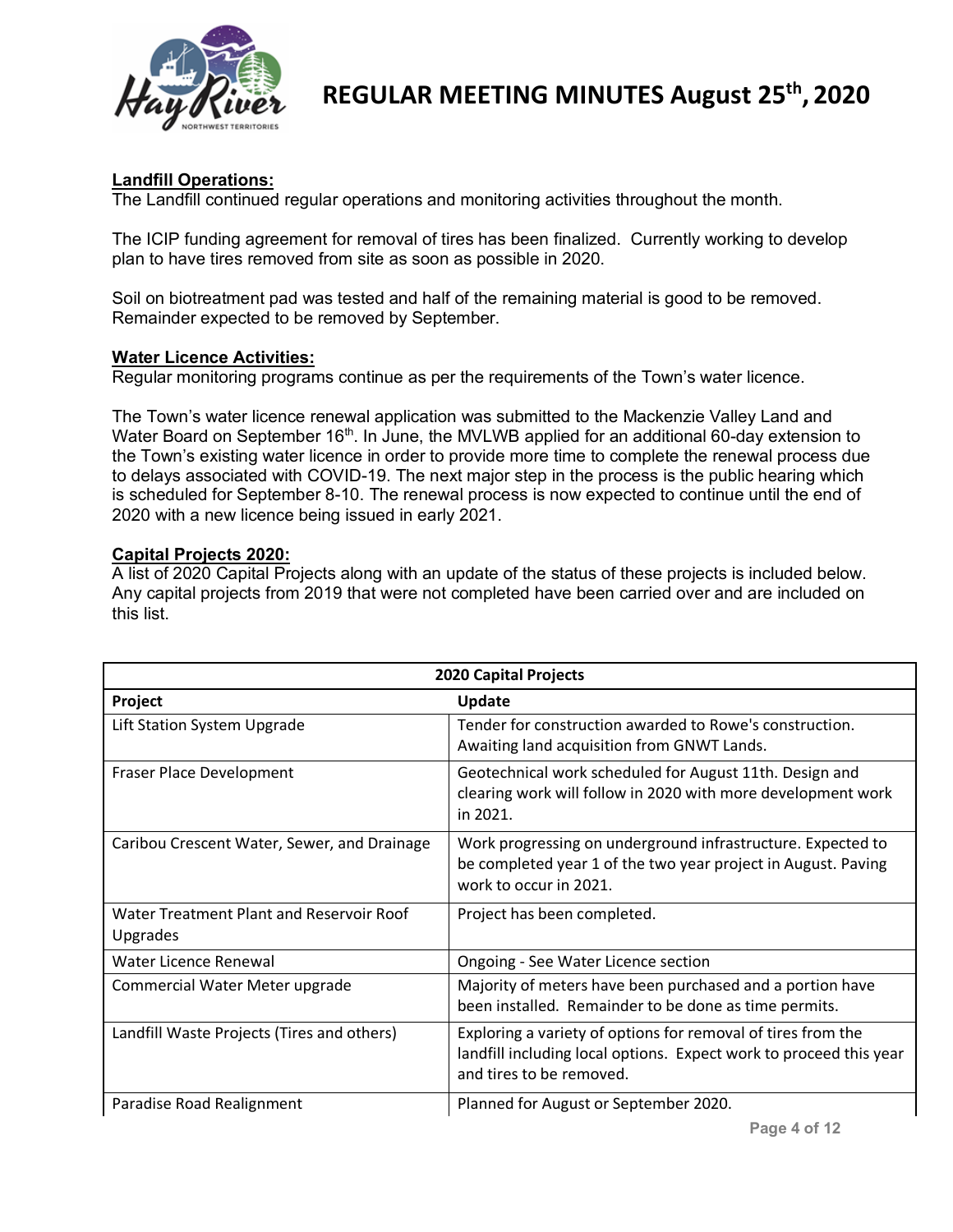

| Lift Station #2 Demolition                 | Project has been completed.                                                                                                                                    |
|--------------------------------------------|----------------------------------------------------------------------------------------------------------------------------------------------------------------|
| Sewer Flusher (Equipment)                  | Tender for this equipment is being finalized and should be ready<br>to go out in August.                                                                       |
| Beaver Crescent Water, Sewer, and Drainage | Surveying and design to be completed in 2020, construction in<br>2021.                                                                                         |
| <b>Riverview Drive Upgrade</b>             | Surveying and design to be done in 2020.                                                                                                                       |
| Capital Drive Watermain                    | Surveying and design work to be completed in 2020.                                                                                                             |
| <b>Treatment Plant Intake Inspection</b>   | Work to take place the week of August 17 - 21, 2020. Working<br>with contractor to ensure COVID procedures are approved and<br>in place prior to project work. |
| Old Town Hall Demolition                   | Town Hall has been cleared of items, have reached out to<br>consultant on removal of hazardous materials.                                                      |

### **Planning:**

10 Development Permits and 13 Building Permits have been approved for July 2020. In the month of July 2019, there were 8 Development Permits and 4 Building Permits signed out. The monthly Development and Building report is as follows:

| <b>DATE</b>       | DEV#                 | <b>CIVIC ADDRESS</b>        | <b>DESC. OF WORK</b>                    |
|-------------------|----------------------|-----------------------------|-----------------------------------------|
| <b>July 7/20</b>  | D <sub>20</sub> -042 | $2-105th$ Street            | Renovate Existing House and             |
|                   |                      |                             | <b>Exterior Decks.</b>                  |
| <b>July 7/20</b>  | D20-043,             | 16 Wright Crescent          | Screen Walls and Roof on existing       |
|                   | B20-021              |                             | Deck and Fencing.                       |
| <b>July 7/20</b>  | D20-044,             | 31 Fir Crescent             | <b>Build new Residential Wheelchair</b> |
|                   | B20-008              |                             | Ramp.                                   |
| <b>July 8/20</b>  | D20-045              | 15-101 <sup>st</sup> Street | Build new Front and Rear Fence.         |
| <b>July 7/20</b>  | D <sub>20</sub> -046 | 10 Camsell Crescent         | Build new Rear Fence.                   |
| July 9/20         | B <sub>20</sub> -009 | 11 Balsam Drive             | Set up New 22 X 76 Manufactured         |
|                   |                      |                             | Home.                                   |
| <b>July 10/20</b> | D <sub>20</sub> -047 | 107 Woodland Drive          | Build new Rear Fence.                   |
| <b>July 17/20</b> | D <sub>20</sub> -048 | 28 Wright Crescent          | Move Side Yard Fence.                   |
| <b>July 17/20</b> | D20-049              | 19 Wright Crescent          | <b>Build Side Yard Fence.</b>           |
| <b>July 17/20</b> | D <sub>20</sub> -050 | 25 Caribou Crescent         | Replace chain link fence with new       |
|                   |                      |                             | Taller Wood Fence, (entire yard).       |
| <b>July 17/20</b> | D20-051              | 7 John Mapes Crescent       | Demolish Burnt Single Family            |
|                   |                      |                             | Residence.                              |
| <b>July 20/20</b> | B20-010              | 6 Dessy Place               | Stick Build 30 X 40 Single Family       |
|                   |                      |                             | Residence.                              |
| <b>July 20/20</b> | B20-011              | 8 Dessy Place               | Sick Build 30 X 40 Single Family        |
|                   |                      |                             | Residence.                              |
| <b>July 20/20</b> | B20-012              | 7 Dessy Place               | Stick Build 30 X 40 Single Family       |
|                   |                      |                             | Residence.                              |
| <b>July 20/20</b> | B20-013              | 9 Riverbend Road            | Re-Roofing Residence.                   |
| <b>July 23/20</b> | B20-014              | $2-105th$ Street            | Re-Building Decks and                   |
|                   |                      |                             | Renovations.                            |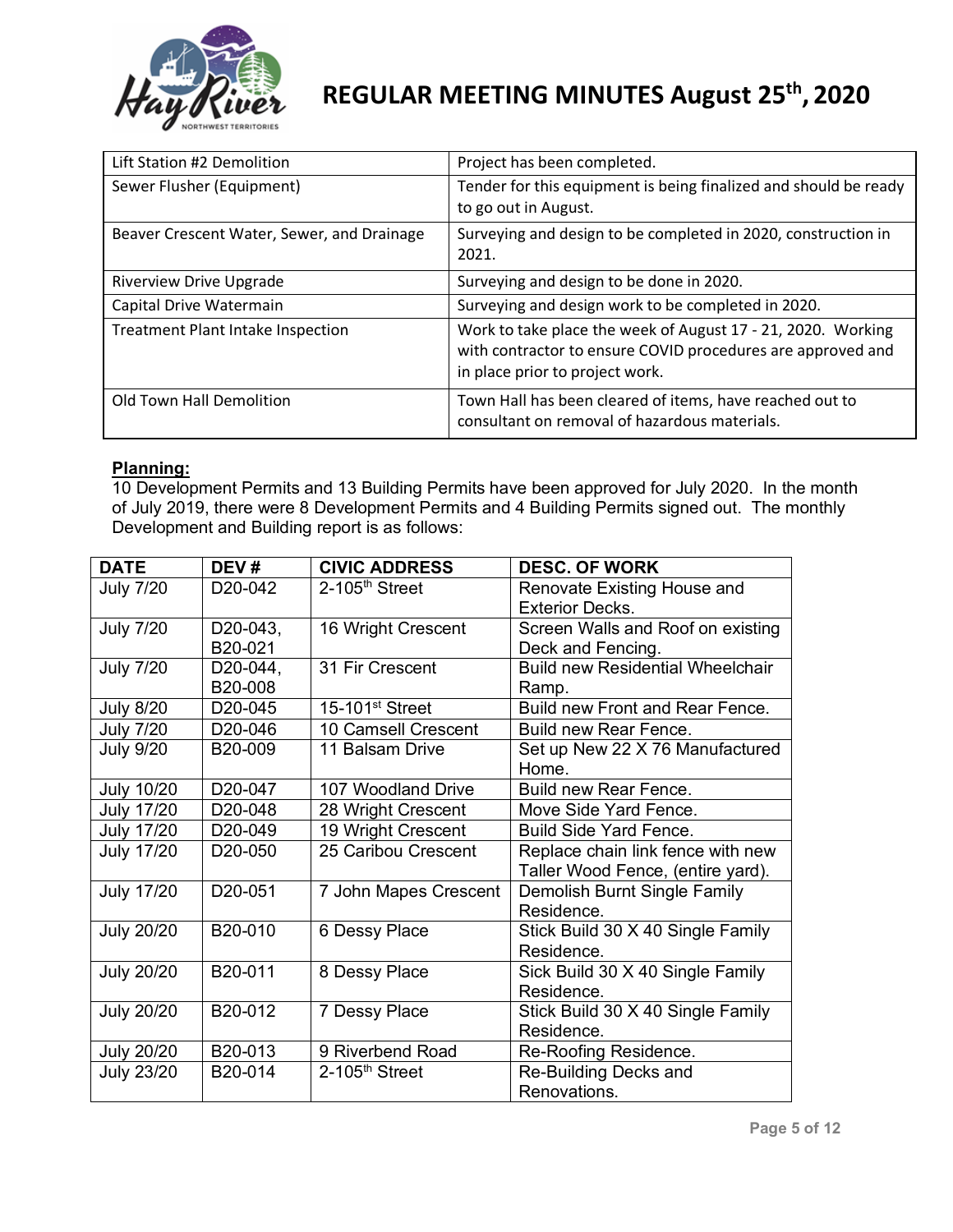

| July 24/20        | B20-016 | 12 Cranberry Crescent | Re-Building Existing Decks.       |
|-------------------|---------|-----------------------|-----------------------------------|
| <b>July 28/20</b> | B20-017 | 7 Mansell Place       | Stick Build 46 X 28 Single Family |
|                   |         |                       | Residence.                        |
| <b>July 28/20</b> | B20-018 | 6 Mansell Place       | Stick Build 40 X 32 Single Family |
|                   |         |                       | Residence.                        |
| July 28/30        | B20-019 | 5 Mansell Place       | Sick Build 46 X 28 Single Family  |
|                   |         |                       | Residence.                        |
| July 30/20        | B20-020 | 24 Balsam Drive       | Replacing existing Fence.         |

## **COUNCIL POLICY / STRATEGY OR GOAL:**

N/A

### **APPLICABLE LEGISLATION, BYLAWS, STUDIES, PLANS:**

**- Mackenzie Valley Land and Water Board Town of Hay River License #MV2009L3-0005 - Bylaw 1812 Zoning and Building Bylaw**

#### **FINANCIAL IMPLICATIONS:**

N/A

#### **ALTERNATIVES TO RECOMMENDATIONS:**

N/A

## **ATTACHMENTS:**

N/A

**Prepared by:** Mike Auge **Reviewed by:** Glenn Smith **Prepared by:** Clenn Smith **Director of Public Works** Director of Public Works

August 6, 2020 August 6, 2020

**b.** Letter of Support for Pine Point Mining

## **RECOMMENDATION:**

## **#20-211 MOVED BY: DEPUTY MAYOR BOUCHARD SECONDED BY: CLLR ANDERSON**

**THAT THE COUNCIL OF THE TOWN OF HAY RIVER directs Administration to draft a letter support for Pine Point Mining Limited/Osisko Metals to accompany their applications. CARRIED**

## **BACKGROUND:**

See attachment for the background information supporting this letter of support.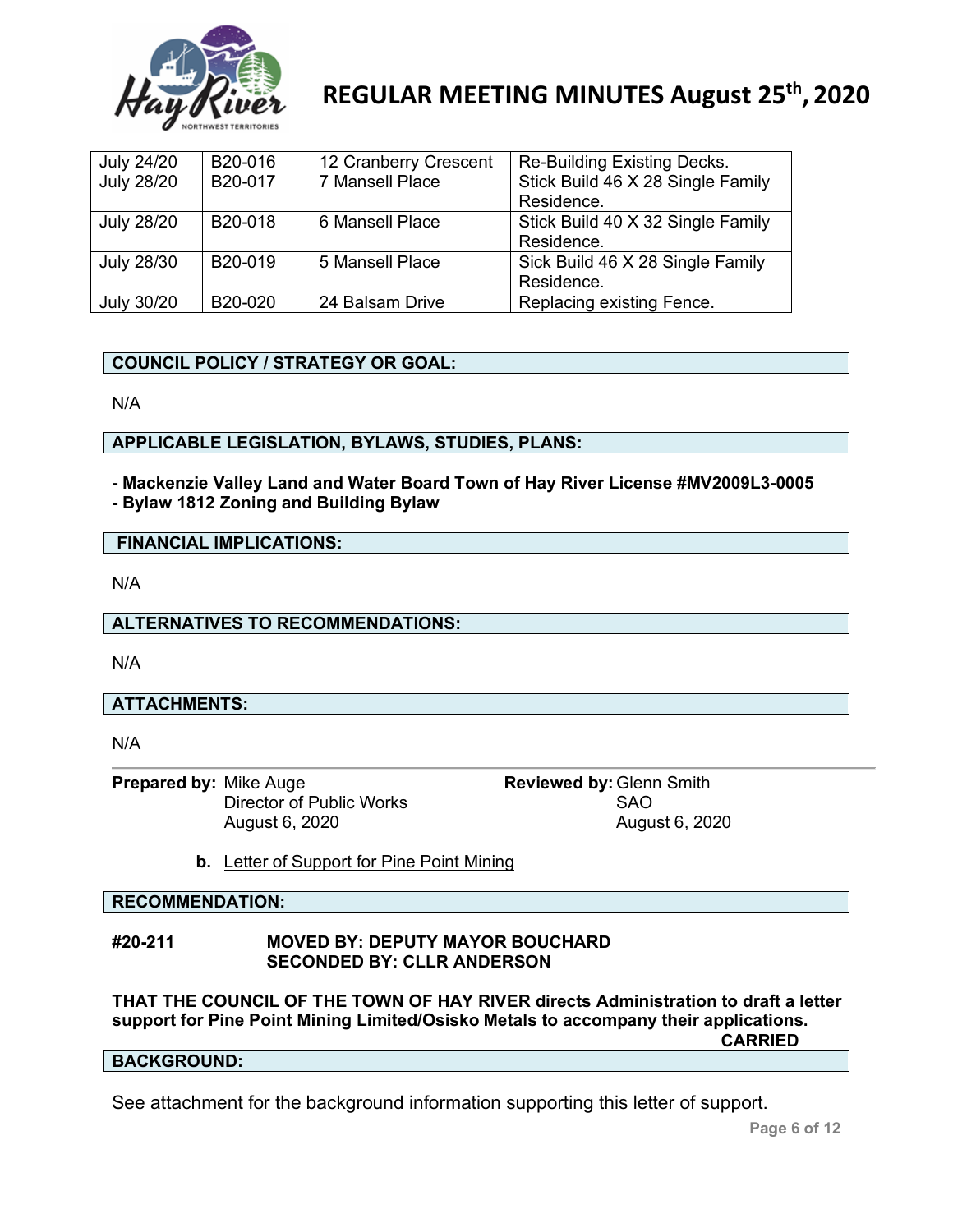

## **COUNCIL POLICY / STRATEGY OR GOAL:**

N/A

## **APPLICABLE LEGISLATION, BYLAWS, STUDIES, PLANS:**

N/A

#### **FINANCIAL IMPLICATIONS:**

N/A

### **ALTERNATIVES TO RECOMMENDATIONS:**

N/A

### **ATTACHMENTS:**

Letter of support form – Pine Point Project Confirmation and Exploration Program Letter of support form – Pine Point Project Environmental Assessment

**Prepared by: Reviewed by: Reviewed by: Reviewed by: Reviewed by: Reviewed by: Reviewed by: Reviewed by: Reviewed by: Reviewed by: Reviewed by: Reviewed by: Reviewed by: Reviewed by: Reviewed by** Stacey Barnes August 21, 2020 August 21, 2020

Council Administrator Senior Administrative Officer

**c.** Asset Disposal for Fisherman's Wharf Booths

#### **RECOMMENDATION:**

## **#20-212 MOVED BY: CLLR CHAMBERS SECONDED BY: CLLR ANDERSON**

**THAT THE COUNCIL OF THE TOWN OF HAY RIVER approve the disposal, through a call for expressions of interest in repurposing, of the old Fisherman's Wharf Pavilion booths. If no feasible interests are expressed, the facility can be scrapped with some materials salvaged for future Town use or sale. CARRIED BACKGROUND:**

The Town of Hay River has constructed a new Fisherman's Wharf Pavilion which opened in March 2020. The Pavilion was designed as a replacement to the market vendor booths located at the Commercial Docks property owned by the Federal Government and operated through the Hay River Harbour Association.

The old market vendor booths were initially constructed in 2005 with enhancements to the facility conducted in 2012. Combined construction costs were approximately \$17,000. Some assets (sea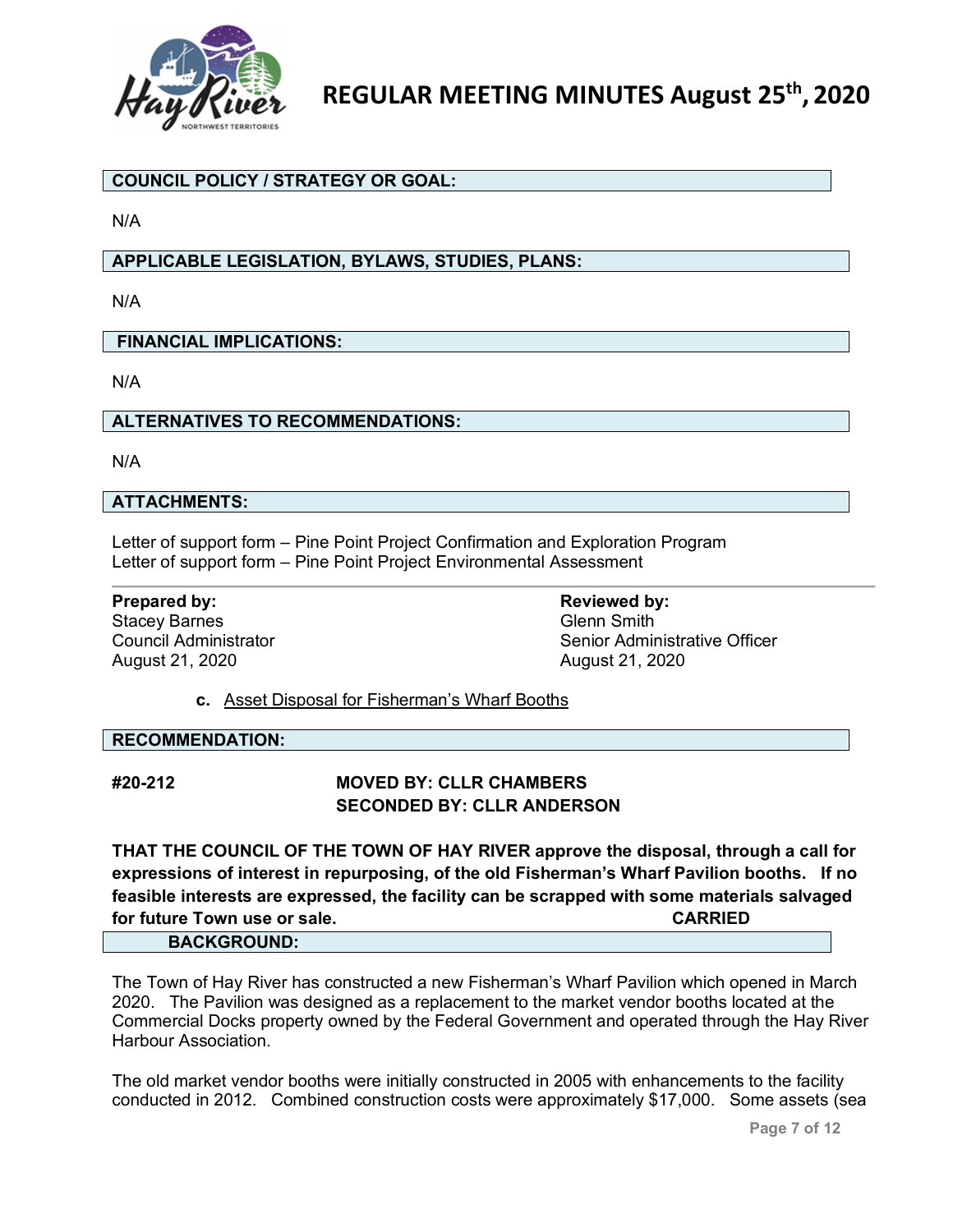

can, hot water system, water tank, signage) from the vendor booths were repurposed for the new Pavilion build. The remaining book value of the facility is approximately \$3500.

The Town of Hay River has not identified an internal purpose for reuse of the facility but would have an interest in salvaging some of the materials for future use.

It is recommended that a call for expression of interest be made to determine if public or private interest in the repurposing, through relocation, of the facility or a portion of. If no feasible interests are expressed, the Town of Hay River would salvage some materials and dispose of the facility with consideration of environmental, safety and operational regulations and risks.

## **COUNCIL POLICY / STRATEGY OR GOAL:**

N/A

#### **APPLICABLE LEGISLATION, BYLAWS, STUDIES, PLANS:**

Bylaw 2388 Procurement Bylaw and Policy

### **FINANCIAL IMPLICATIONS:**

- Write off remaining book value:  $~\sim$ \$3500
- Disposal cost/revenue dependent on expressions of interest (full scrap =  $\sim$ \$5000)

#### **ALTERNATIVES TO RECOMMENDATIONS:**

Option 1: Dispose of buildings through scrapping with salvage of some materials

- Cost: ~\$5000
- Pros: assets are disposed in a timely fashion and with consideration of proper disposal techniques

Option 2: Advertise for sale

- Cost: \$0
- Pros: no cost of disposal; potential revenue
- Cons: does not consider potential interests of non-profit community groups

#### **ATTACHMENTS:**

Asset Disposal Form – Fisherman's Wharf Market Booths

**Prepared by:** Glenn Smith Senior Administrative Officer Date: August 21<sup>st</sup>, 2020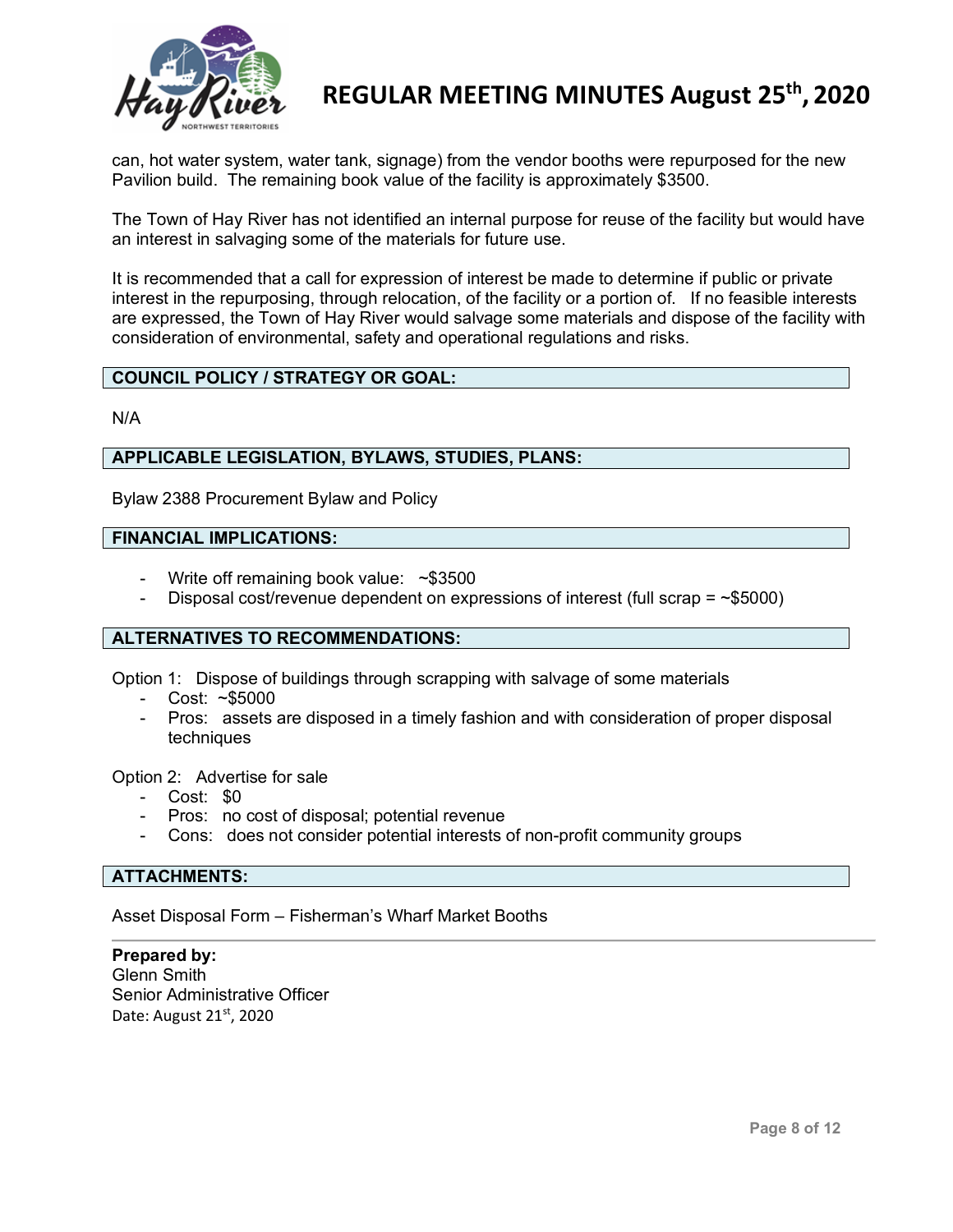

**d.** 2020 Q2 Capital Update

### **RECOMMENDATION:**

## **#20-213 MOVED BY: CLLR ANDERSON SECONDED BY: CLLR DOHEY**

## **THAT THE COUNCIL OF THE TOWN OF HAY RIVER approves the Q2 Report on Capital as presented as recommended by the Finance Committee.**

## **CARRIED**

## **BACKGROUND:**

As at June 30, 2020 the Town of Hay River has spent \$1,021,834 on capital. Requested forecast adjustments at Q2 relate to the following projects:

- Computer equipment replacement 2020- Reduction of \$10k due to cost savings associated with cloud migration.
- Fisherman's Wharf Pavilion- Increase of \$113k- flooring, signage, landscaping, parking enhancements. All funded by third parties, no reserve impact.
- Pool Pump Replacement- Reduction of \$40k- Estimate came in lower than expected.
- Porritt Landing Expansion Increase of \$29k Additional funding secured through CAP.
- Several projects budgeted on a continent basis delayed until 2021:
	- o Children's Activity Center \$150k
	- o Multipurpose Room Fitness Equipment \$25k
	- o Skatepark Upgrades \$10k
- Lift Station System Upgrades Forecasted reduction of spend in 2020 of \$3,973,500, all of which will be carried forward to 2021.
- Ambulance purchase- forecast reduction of \$24k- under budget as hydraulic cot was excluded.

## New Projects Requested for 2020:

- Tourism Enhancements
	- $\circ$  CANNOR application submitted for multi element project (capital and O&M). Total project over multiyear is \$360k, \$89k of which is anticipated to be spent in 2020. 80/20 funding split between third party and THR. Project includes funding for: Downtown Beautification, Marketing Plan Execution, Visitor Signage, Conference Equipment, Mobile Washrooms, Electronic Tourism Platform, Outdoor Digital Signage. 2020 impact on reserves- \$17,800.
- Spring Breakup equipment
	- $\circ$  Sensors and cameras- \$18,000 to be funded from gas tax- pursuing other third-party funding.

## **COUNCIL POLICY/STRATEGY OR GOAL:**

#### **N/A**

## **APPLICABLE LEGISLATION, BYLAWS OR STUDIES:**

**Bylaw #2388 Procurement Bylaw and Policy**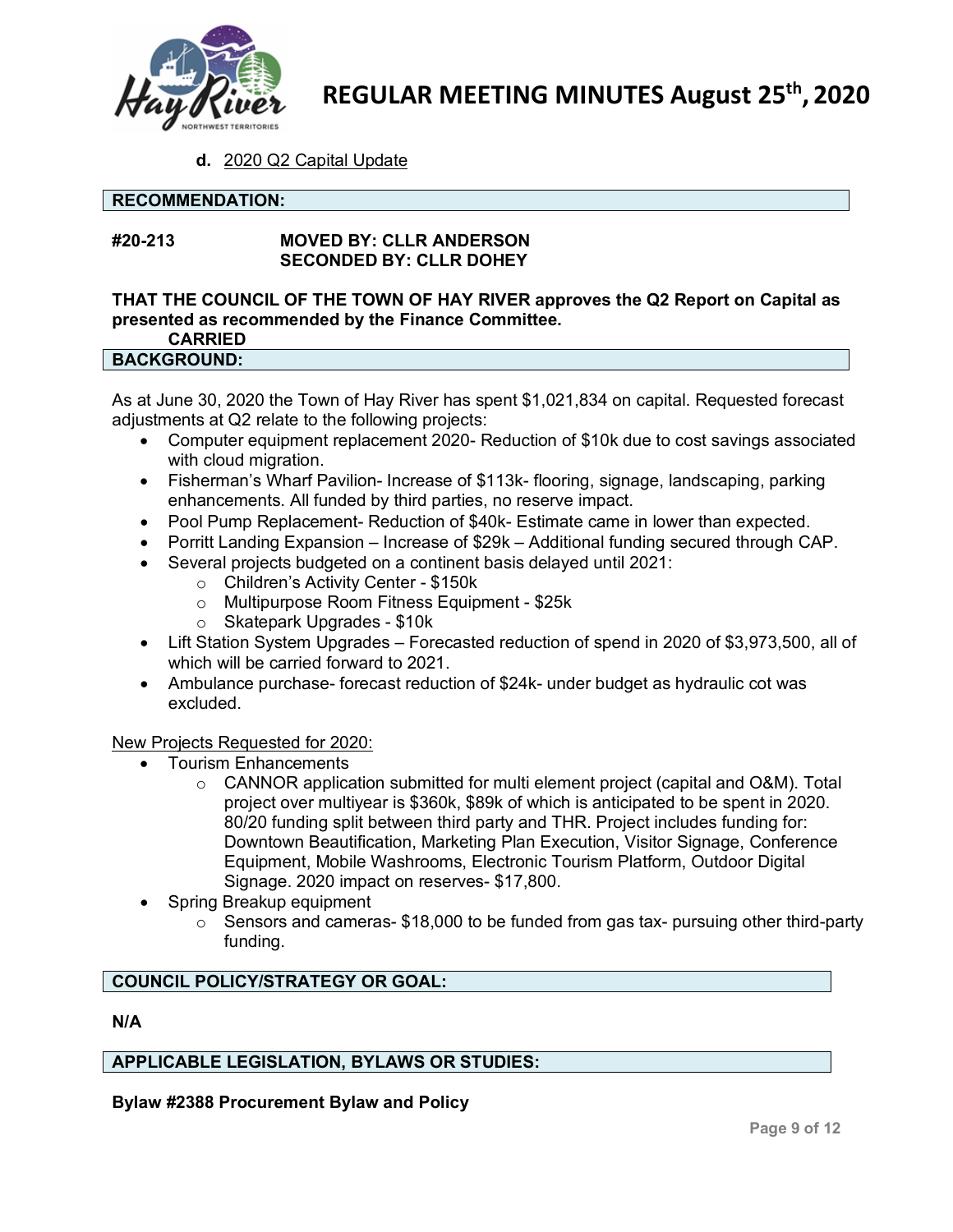

#### **FINANCIAL IMPLICATIONS:**

**Decrease in forecasted spend for 2020 of \$3,909,565, the majority of which will be carried forward to future years. Overall impact of changes had no impact to reserves on a net basis.**

#### **ALTERNATIVES TO RECOMMENDATIONS:**

**N/A**

## **ATTACHMENTS:**

**June (Q2) 2020 Capital Report**

**Submitted by: Reviewed by: Reviewed by: Sam Mugford, CPA, CA Glenn Smith Director of Finance and Administration** 

**e.** 2020 Q2 O&M update

#### **RECOMMENDATION:**

#### **#20-214 MOVED BY: DEPUTY MAYOR BOUCHARD SECONDED BY: CLLR ANDERSON**

#### **THAT THE COUNCIL OF THE TOWN OF HAY RIVER approves the Q2 Report on O&M as presented as recommended by the Finance Committee.**

**CARRIED**

#### **BACKGROUND:**

As at June 30, 2020 the Town of Hay River has incurred a deficit of \$619,000. Budgeted surplus for the period was \$3.53M. The primary driver of this difference due to the timing of levying property taxes. As such, significant transactions which were anticipated to have occurred by June  $30<sup>th</sup>$  won't happen until Q3.

Revenues:

- Property taxes were under budget due to timing of levy. At June 30th only Territorial GIL was billed.
- Sale of service down from budget due to reduction in programming, advertising, and grant revenue (budgeted with expense offset). Reduction slightly offset by higher than budgeted ambulance revenues.
	- o Forecast reduction to reflect lower revenues from advertising, programing, and lower grant revenues.
- Other revenue from own sources lower than budget due to lower interest revenue
- No changes to forecasted government transfer for operating and water.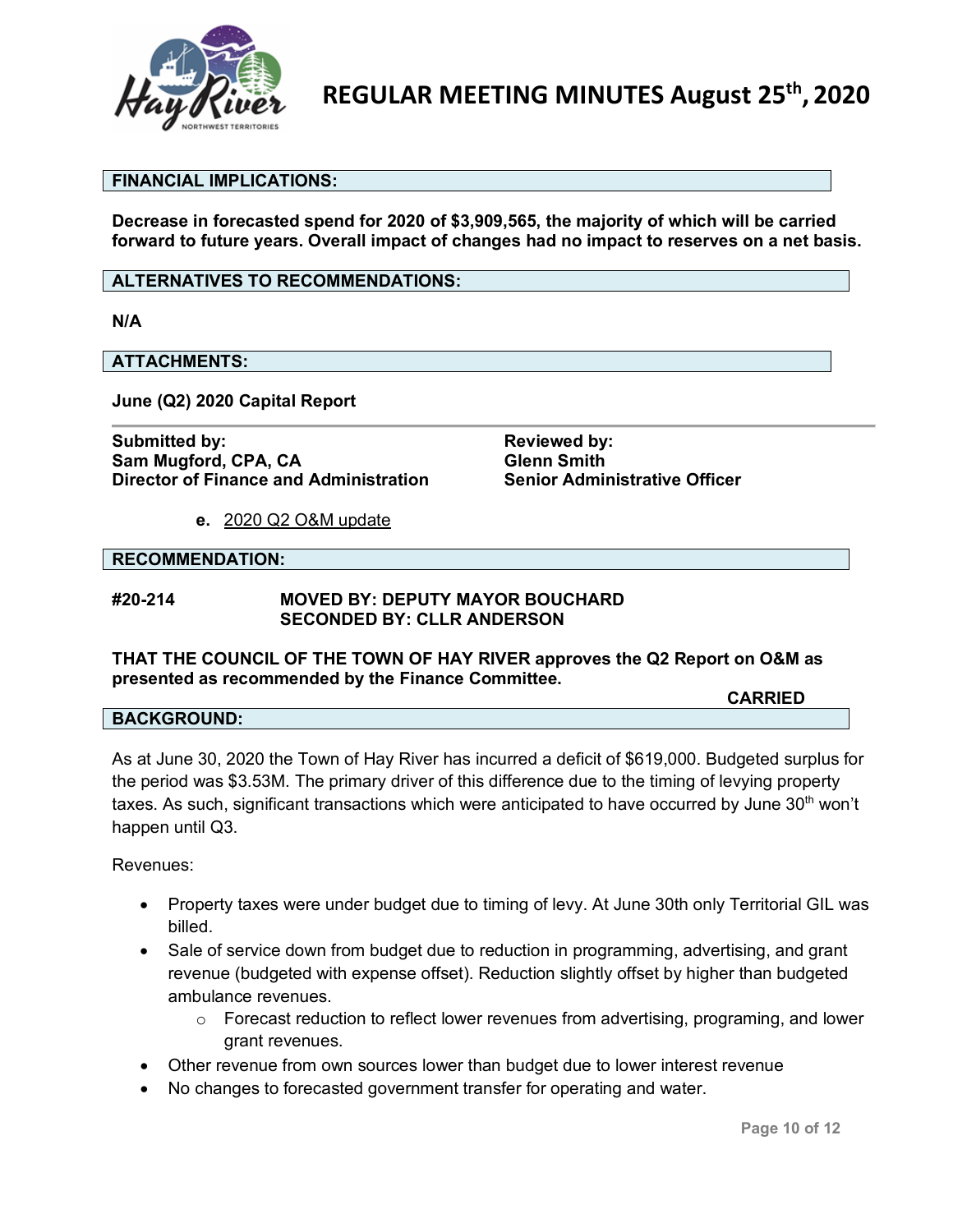

• Water and sewer revenues continue to be forecasted lower than budget, due to a delay in implementing budgeted rate increases and lower commercial sales.

Expenses:

- General Government costs higher than budget due to the timing of insurance payment (budgeted over full year, fully paid in April), and higher than anticipated legal and consulting costs due to COVID-19.
- Protective Service lower than budget as bylaw position as vacant for the first half of the year, and reduced training anticipated.
- Transportation and Public works is under budget as some items were budgeted straight line (asphalt, calcium, gravel) resulting in \$300k underspent at June, which will be caught up as road paving season continues.
- Environmental and Public Health Services under budget partially due lower maintenance and engineering (35k) and no cemetery mapping costs (10k). Forecasting higher costs due to flood costs (which were reimbursed under other revenue).
- Recreation and Culture expecting lower expenses due to elimination of several expenses budgeted contingent with revenue also expenses forecasted lower due to salary expense. currently we are investigating why our heating costs appear to be so high, as we had anticipated a larger reduction in expenses.
- Fiscal and Valuation lower than budget due to delay in early payment discount, municipal tax exemption, school tax exemption, and AFDA (150k total)

## **COUNCIL POLICY/STRATEGY OR GOAL:**

N/A

## **APPLICABLE LEGISLATION, BYLAWS OR STUDIES:**

Bylaw #2388 Procurement Bylaw and Policy

#### **FINANCIAL IMPLICATIONS:**

Administration has estimated the preliminary impact of COVID-19 and provided forecast adjustments to reflect the impact. Overall, we are forecasting a reduction of surplus before undernoted of \$67,000.

#### **ALTERNATIVES TO RECOMMENDATIONS:**

N/A

#### **ATTACHMENTS:**

June (Q2) 2020 O&M Report

**Submitted by: Reviewed by: Reviewed by: Reviewed by: Reviewed by: Reviewed by: Reviewed by: Reviewed by: Reviewed by: Reviewed by: Reviewed by: Reviewed by: Reviewed by: Reviewed by: Reviewed b Sam Mugford, CPA, CA Glenn Smith Director of Finance and Administration**